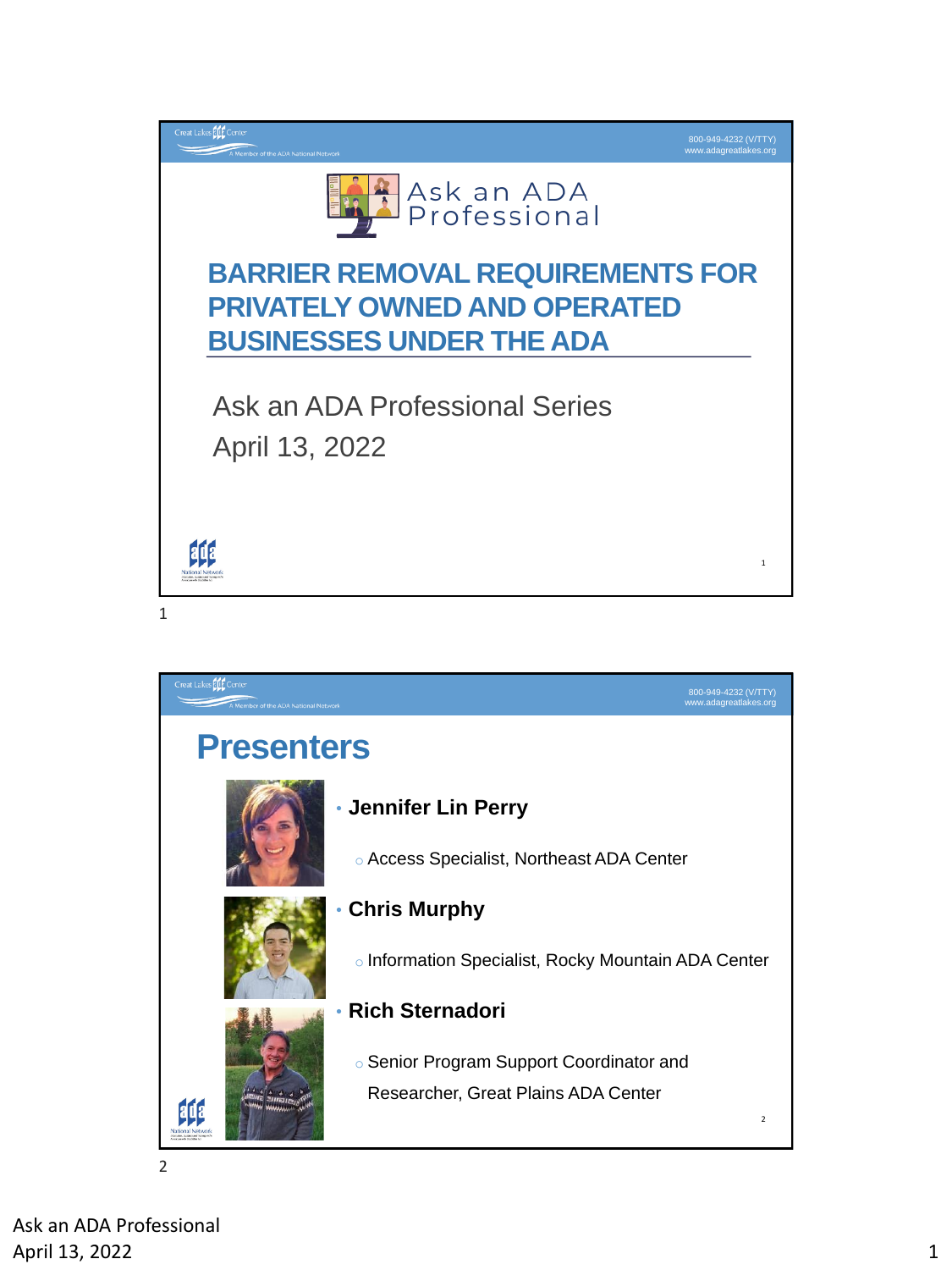3

# Barrier Removal

A public accommodation shall remove architectural barriers in existing facilities, including communication barriers that are structural in nature, where such removal is readily achievable, i.e., easily accomplishable and able to be carried out without much difficulty or expense.





eat Lakes **ELLE** C

3

at Lakes ELE Cent 800-949-4232 (V/TTY) www.adagreatlakes.org **Examples** • (1) Installing ramps; • (2) Making curb cuts in sidewalks and entrances; • (3) Repositioning shelves; • (4) Rearranging tables, chairs, vending machines, display racks, and other furniture; • (5) Repositioning telephones; • (6) Adding raised markings on elevator control buttons; • (7) Installing flashing alarm lights; • (8) Widening doors; • (9) Installing offset hinges to widen doorways; • (10) Eliminating a turnstile or providing an alternative accessible path; • (11) Installing accessible door hardware; 4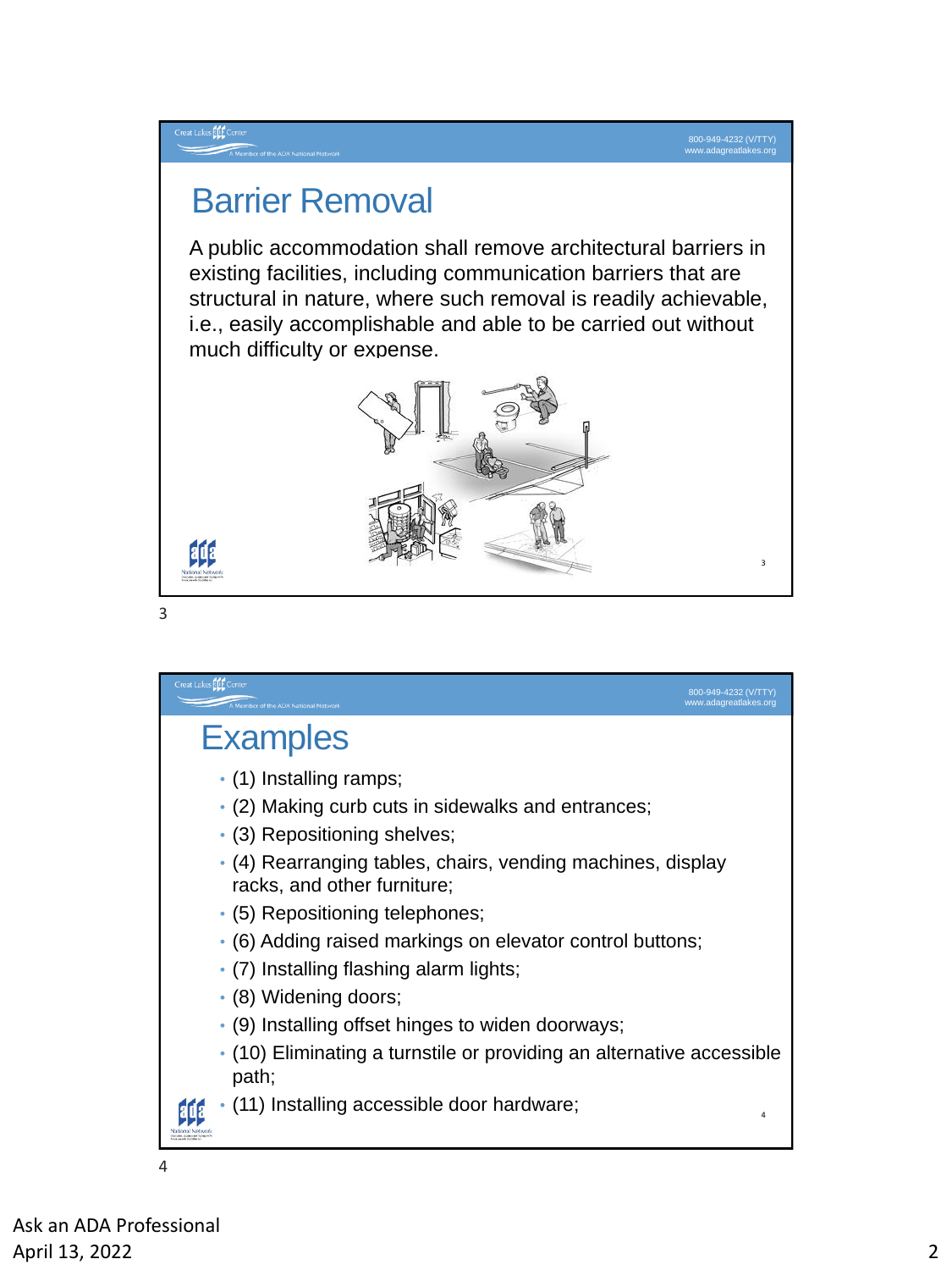5

### es <mark>fút</mark>

### Examples Cont.

- (12) Installing grab bars in toilet stalls;
- (13) Rearranging toilet partitions to increase maneuvering space;
- (14) Insulating lavatory pipes under sinks to prevent burns;
- (15) Installing a raised toilet seat;
- (16) Installing a full-length bathroom mirror;
- (17) Repositioning the paper towel dispenser in a bathroom;
- (18) Creating designated accessible parking spaces;
- (19) Installing an accessible paper cup dispenser at an existing inaccessible water fountain;
- (20) Removing high pile, low density carpeting; or
- (21) Installing vehicle hand controls.

5



Ask an ADA Professional April 13, 2022 3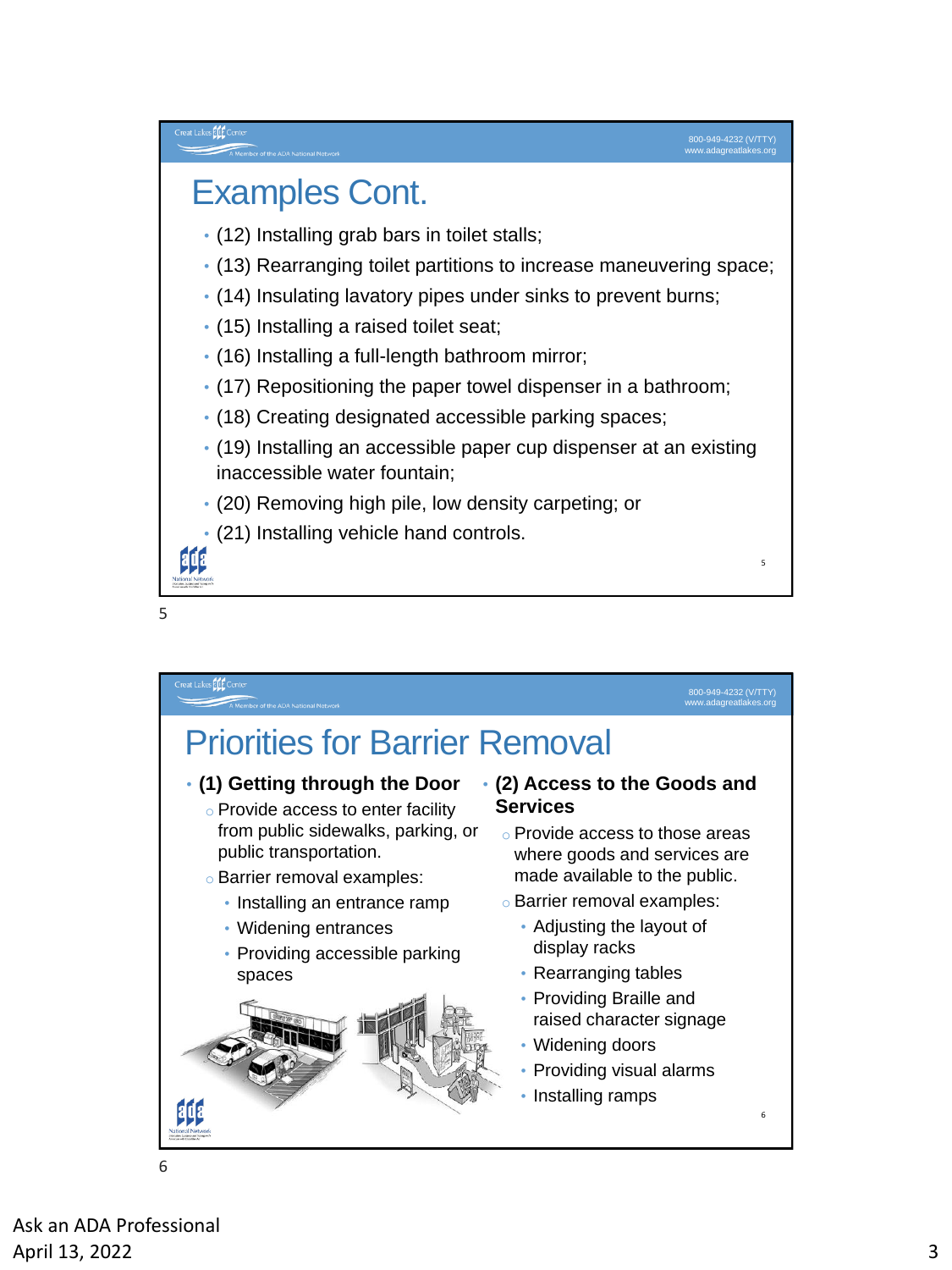### 800-949-4232 (V/TTY) www.adagreatlakes.org

### Great Lakes **ELE** Cen

# Priorities for Barrier Removal Cont.

#### • **(3) Provide Accessible Restrooms**

- o Barrier removal examples:
	- Removal of obstructing furniture or vending machines
	- Widening of doors
	- Address protruding objects
	- Providing accessible signage
	- Widening of toilet stalls
	- Installation of grab bars



### • **(4) Remove Remaining Barriers**

- o Ensure access to the goods, services, facilities, privileges, advantages.
- o Such as:
	- Drinking fountains
	- Telephones





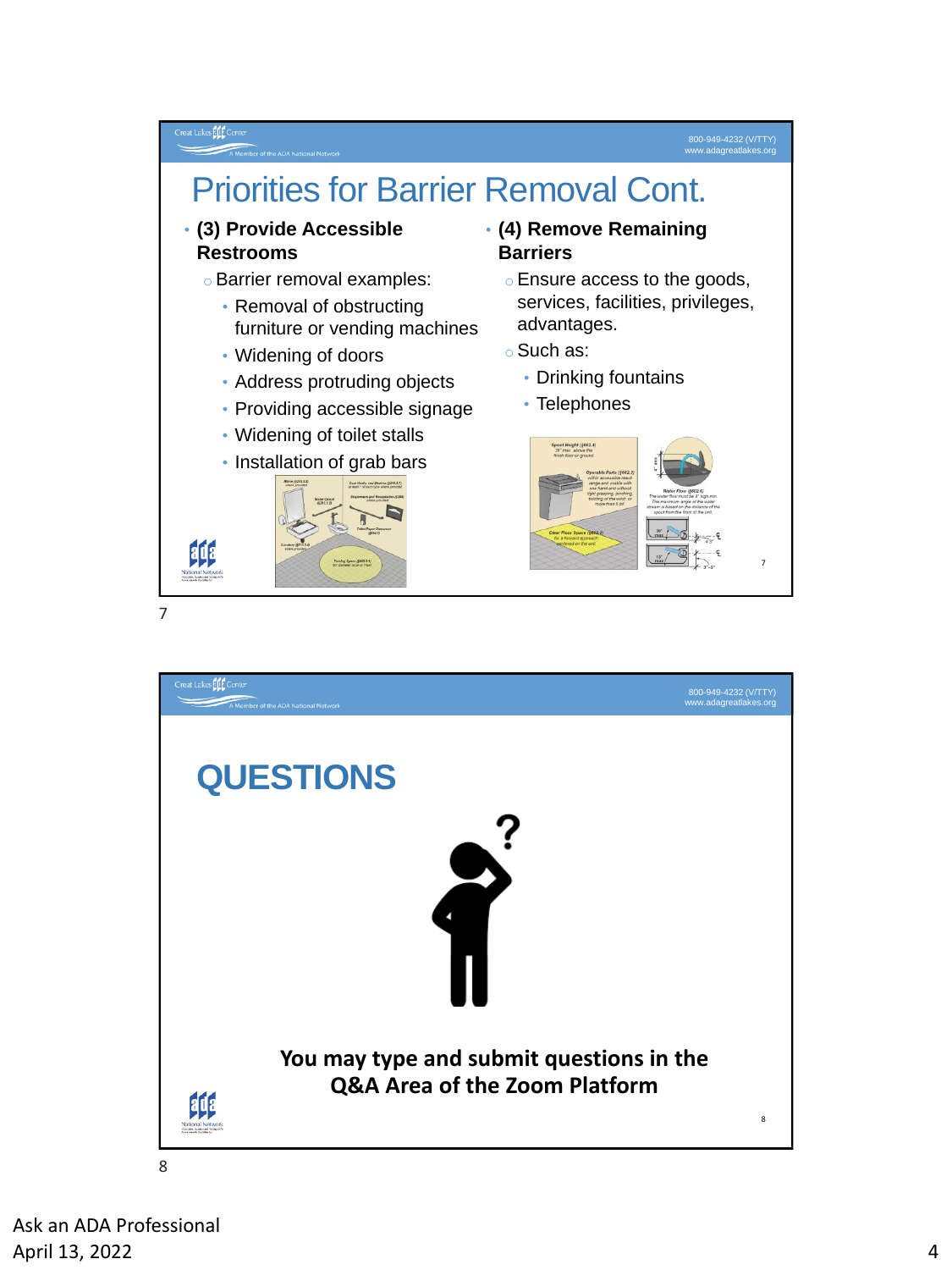

9

| Great Lakes ELE Center<br>800-949-4232 (V/TTY)<br>www.adagreatlakes.org<br>A Member of the ADA National Network                                                                                                                  |  |
|----------------------------------------------------------------------------------------------------------------------------------------------------------------------------------------------------------------------------------|--|
| <b>Technical Assistance Materials</b>                                                                                                                                                                                            |  |
| • ADA Update: A Primer for Small Businesses<br>○ ADA Update: A Primer for Small Business<br>• Small Business and ADA Readily Achievable Requirements Fact Sheet<br>o https://adata.org/factsheet/small-business-and-ada-readily- |  |
| achievable-requirements<br>• DOJ Accessible Parking Spaces<br>ohttps://beta.ada.gov/topics/parking/<br>• DOJ Maintaining Accessible Features in Retail Establishments<br>⊙ www.ada.gov/business/retail_access.htm                |  |
| • U.S. Access Board Accessibility Animations<br>$\circ$ Accessible toilet rooms, maneuvering at doors, parking and passenger<br>loading zones, protruding objects, sales and service counters, signs,<br>wheelchair maneuvering  |  |
| o www.access-board.gov/ada/guides/animations/sales-and-service-<br>10<br>counters.html                                                                                                                                           |  |